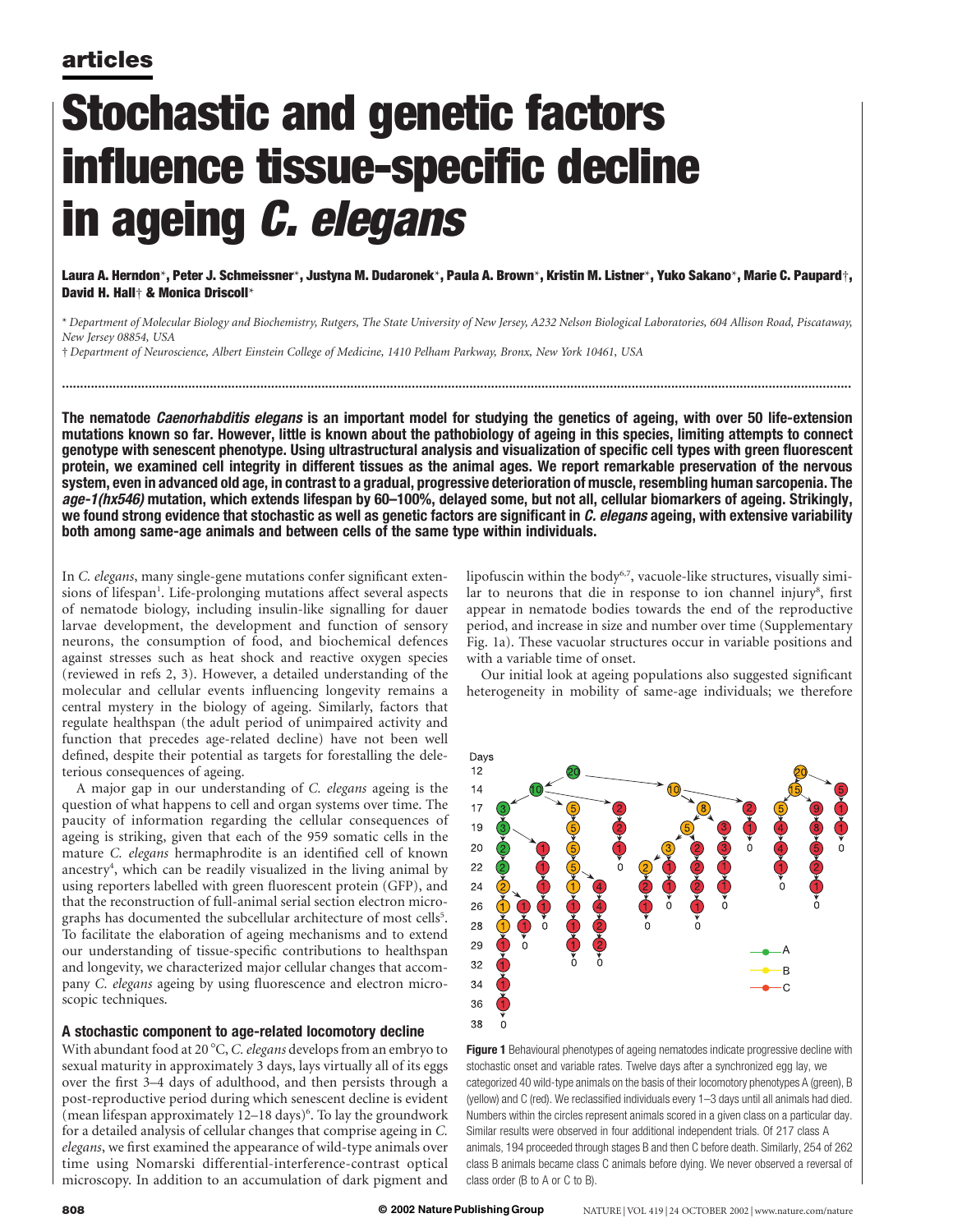characterized locomotion in ageing populations in detail. We scored age-synchronized individuals both for spontaneous movement and for response to prodding with a wire at various points during adulthood. Somewhat unexpectedly for an isogenic population, we could distinguish three classes of behavioural phenotypes in a sameage population late in the lifespan. In one class, animals move constantly and leave sinusoidal tracks in the Escherichia coli lawn through which they migrate. These highly mobile animals, which we designate as class A, respond to prodding by vigorous movement away from the touch stimulus. Members of class B do not move unless prodded and leave tracks that are non-sinusoidal, reflecting uncoordinated locomotion. Class C animals do not move forward or backward even when prodded but do exhibit head and/or tail movements or twitch in response to touch. These classifications are broad enough for the vast majority of nematodes to be fitted into a single class after one observation. Although borderline cases did arise, class was typically clear by the next score point. All animals begin adulthood in class A. Class B animals first appear in the population at about day 6–7, which coincides approximately with the end of the reproductive period under laboratory conditions at 20 8C. Class C animals first appear at about day 9–10 (Supplementary Fig. 1b).

To gain a better understanding of the origin of the diversity of age-related behavioural classes, we followed hundreds of individuals over time. We sorted age-synchronized animals by class and rescored for class every 1–3 days until death (Fig. 1 shows data from one representative trial). This analysis confirmed that age-associated locomotory defects increase progressively in severity over time<sup>7,9</sup>, and established that age-related behavioural changes occur with different times of onset and progress at different rates of decline in individual animals. We found that behavioural class is a

better predictor of life expectancy than chronological age (Supplementary Fig. 1c).

That both the individual time of onset and the rate of behavioural decline are widely variable among isogenic members of a same-age population reared under the same environmental conditions indicates that at least one major factor in the behavioural ageing of C. elegans is stochastic.

#### Intactness of the nervous system in old nematodes

We initially sought evidence of age-related neurodegeneration in C. elegans because diminished locomotory responses could result from neuronal structural deterioration or cell death, and because the vacuolar structures in ageing nematodes superficially resemble necrotic-like neuronal cell deaths<sup>10</sup>. We used GFP reporters to visualize specific groups of neurons from comparably aged, or comparably categorized (locomotory classes A, B or C), nematodes over the lifespan.

Examination of animals expressing an integrated promoter for the  $unc-119$  gene that expresses GFP ( $p_{unc-119}$ GFP) array in all neurons<sup>11</sup> (3–4-day-olds ( $n = 14$ ), 6–9-day-olds ( $n = 29$ ) and 12– 16-day-olds  $(n = 15)$ ) revealed that all major structures of the C. elegans nervous system, including dorsal and ventral nerve cords, neuronal commissures that cross the body, lateral neurons and the nerve ring<sup>5</sup>, remain clearly distinguishable throughout the lifespan. Even in 15 late-stage class C animals ( $n = 7$  14-day-olds;  $n = 8$  18-day-olds), neuronal processes were positioned and extended similarly to those in young animals (data not shown). For a more detailed analysis of individual neurons, we scored animals harbouring an integrated  $p_{mec-4}GFP$  array expressed in six body touch-sensing neurons<sup>12</sup> and found that, without exception, we could easily distinguish normal cell bodies and processes at all



Figure 2 The integrity of the nervous system is maintained in ageing nematodes. **a**, **b**, Six touch neurons were revealed with an integrated  $p_{mec-4}$ GFP reporter; examples of young (a, day 4) and old (b, day 15) adults are shown.  $c$ ,  $d$ , Eleven DA and DB motor neurons were revealed with a  $p_{\text{unc-129}}$ GFP reporter; examples of young (c, day 4) and old (d, day 15) animals are shown. At every time point, the 11 neurons scored could be identified and processes appeared intact (day 4,  $n = 77$  worm/847 cell observations; day 15,  $n = 82$  worm/902 cell observations). Background intestinal autofluorescence is also apparent and increases with age. e, Section through a day 18 class C animal reveals processes in the nerve cord (white arrow) and a neuronal nucleus (N) that are

ultrastructurally similar to those in younger animals. Scale bar, 1  $\mu$ m. f, Touch neurons maintain characteristic features such as prominent 15-protofilament microtubules (circular in cross-section) and an extracellular mantle that borders the neuron process (white arrow), even in a day 18 class A animal. Scale bar,  $0.1 \mu m$ . **g**, Electron micrograph of an amphid cross-section reveals ciliated dendrites of all 12 amphid neurons (arrow indicates one of these) in a class B animal. Scale bar,  $0.5 \mu m$ . **h**, **i**, A subset of amphid sensory neurons are open to the environment, and neurons fill with dye in both young (h, day 4) and old (i, day 24, class C) animals. Arrowheads indicate filled cell bodies.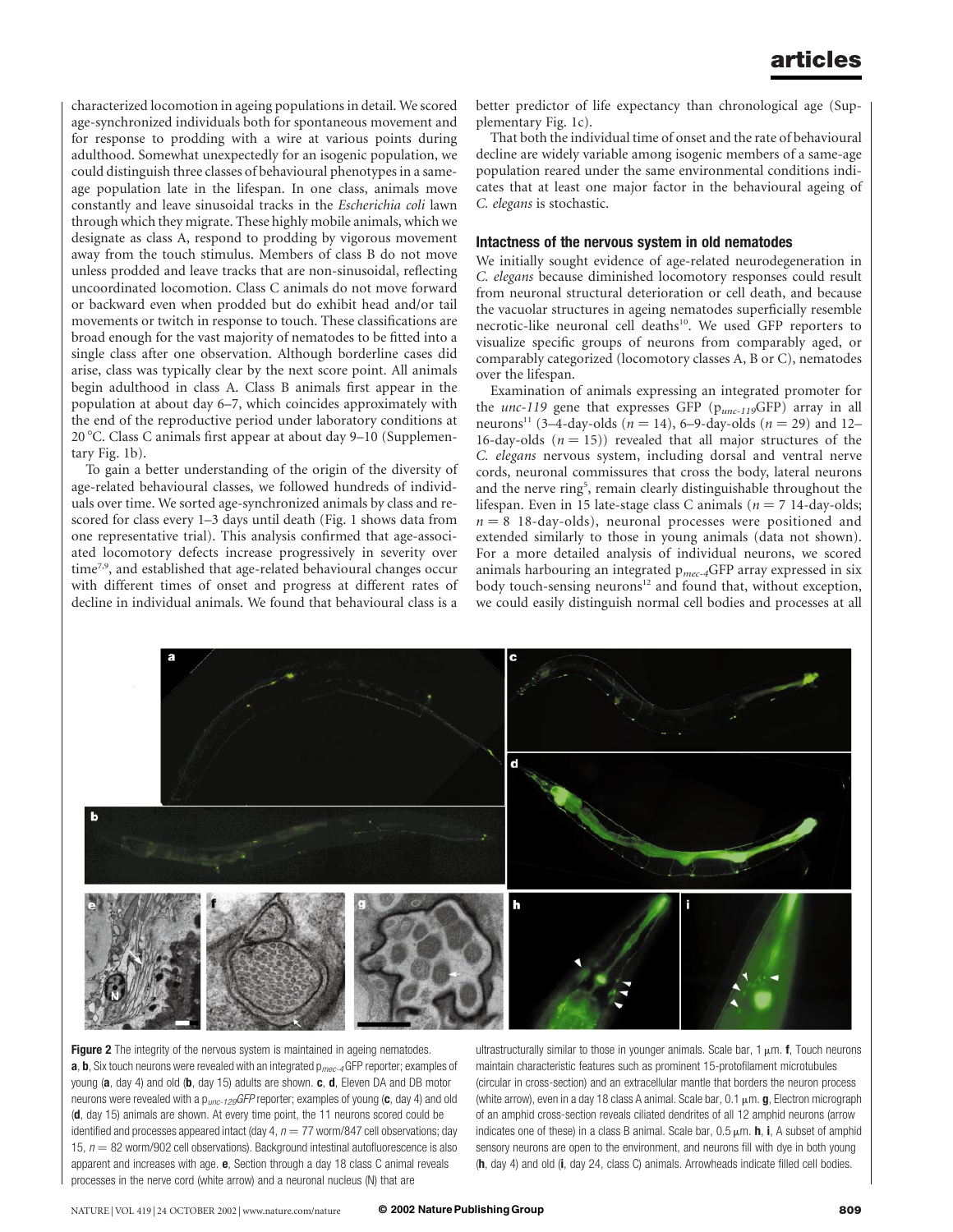timepoints ( $n = 180$  animals; 1,080 total cell observations; Fig. 2a, b). In 20 decrepit C-stage animals, we found six touch neurons intact in every animal (120 total cell observations). We also used an integrated  $p_{unc-129}GFP^{13}$  reporter to examine the number and integrity of the DA and DB motor neurons (which innervate body wall muscle) and found all scored neurons detectable with commissures intact (2,453 total neurons evaluated;  $n = 77$  4–6-dayolds;  $n = 64$  8–10-day-olds;  $n = 82$  12–17-day-olds; Fig. 2c, d). Similarly, 14 class C animals of various chronological ages ( $n = 7$ ) 15-day-olds,  $n = 5$  19-day-olds;  $n = 2$  30-day-olds) had DA and DB motor neurons indistinguishable from DA and DB neurons in

younger adults (data not shown). In sum, a detailed examination of representative sensory and motor neurons failed to indicate any signs of neuronal degeneration associated with either advanced C. elegans age or extensive behavioural decline.

We also examined thin-section electron micrographs derived from 18-day-old nematodes of behavioural classes A, B and C and compared them with the extensive collection of electron micrographs of young adult animals available at the Center for C. elegans Anatomy. This survey identified intact neurons even in class C animals and failed to produce any evidence of widespread degeneration in the nervous system. The nerve rings and longitudinal nerves



Figure 3 Age-related deterioration of C. elegans body wall muscle. a, b, Whole-animal view of nematodes expressing GFP localized to the nuclei of body wall muscle (a, day 8; **b**, day 14; anterior to the left). The apparent disappearance of signal seen at  $\times$ 50

magnification actually reflects the conversion of nuclear GFP to a fragmented pattern (see e).  $c-e$ , Magnified ( $\times$ 1,000) view of muscle nuclei as revealed by GFP (c, day 7; d, day 12, appearance of small, dark patches and an increase of size of the nucleolus; e, day 18, fragmented phase). f, Example of a rare muscle nucleus (arrow) undergoing autophagy; day 18, class B. Scale bar, 1  $\mu$ m. **g**, **h**, Body wall muscle sarcomeres as detected by a  $p_{m\nu 0}$ -3MYO-3/GFP translational fusion, highlighting myosin heavy chain A (g, day 4; h, day 18, class B). **i–k**, Electron micrographs of body wall muscle, scales as indicated. **i**, Cross-section through a single muscle quadrant of a day 4 animal. Sarcomeres (white arrow) interface with the hypodermis and cuticle via dense bodies (black arrow). Scale bar,  $1 \mu$ m. j, Cross-section through single muscle of a day 18 class B animal with prominent

lipid inclusion (L). Note the loss of cytoplasmic volume and loss of myosin thick filaments (white arrow), but a retention of actin and dense bodies that interface with the hypodermis and cuticle (black arrow). Scale bar, 1  $\mu$ m. k, Magnified view of a frayed sarcomere in which myosin filaments are severely bent (arrow), from a day 18 class B animal. Scale bar,  $0.5 \mu$ m. I, Cross-section of a circular pharynx from a young adult (day 4) showing threefold symmetry of muscle (M), marginal cells (MC) and open lumen. Scale bar,  $1 \mu m$ . m, Cross-section of the pharynx of a day 18 class B adult (MC, marginal cell; M, muscle; DM, deteriorated muscle). Scale bar (lower left), 1  $\mu$ m. **n**, **o**, Comparison of cuticle in young (day 4 class A,  $\mathbf{n}$ ) and day 18 class B ( $\mathbf{o}$ ) animals. Panels are at the same scale and thus the cuticle (marked by curly brackets) clearly shows differences in thickness. Disorganization of underlying muscle (M) and shedding of cytoplasm (cell fragmentation) through thin basal extensions from muscle (arrows) is also apparent in  $\mathbf{o}$ . Scale bars,  $0.5 \mu m$ .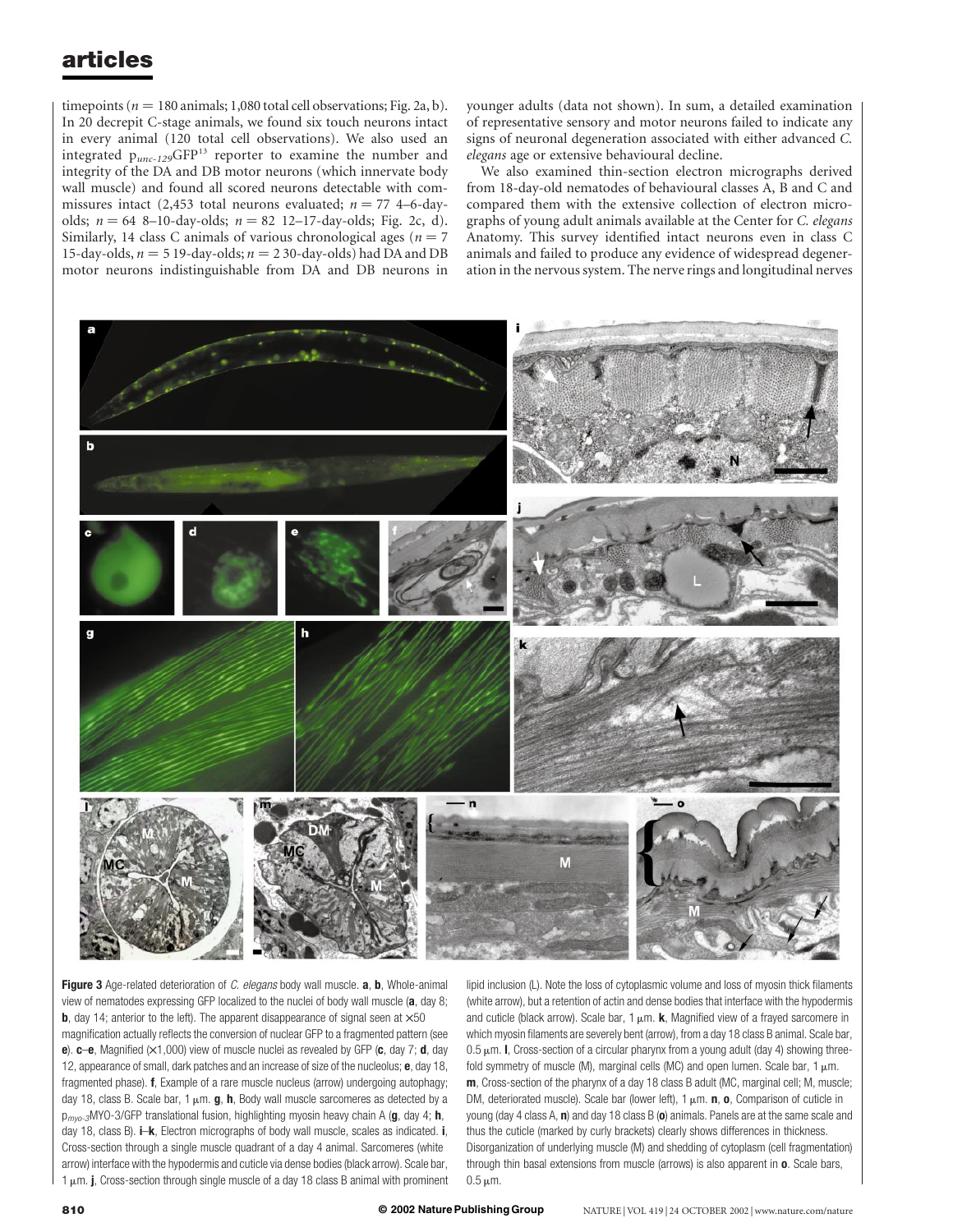of the ventral and dorsal nerve cords were well formed (Fig. 2e), and touch receptor neurons were filled with characteristic 15-protofilament microtubules and surrounded by specialized extracellular matrix typical of younger neurons (Fig. 2f). We could readily identify all 12 amphid sensory neurons of the nose (some of which have been implicated in lifespan regulation<sup>14</sup> (Fig. 2g)), and the ciliated amphid neurons were morphologically normal. Even in 18 decrepit class C animals, the chemosensory amphid neurons that open to the environment fill with dyes comparably to their younger counterparts<sup>15</sup> (Fig. 2h, i). Microtubule bundles and neuronal nuclear structures were generally maintained. The only subtle changes we noted were a slight increase in cytoplasmic electron density and a modest reduction in neurite calibre in older animals (slightly narrower in class C than in class B; data not shown).

Overall, our study of the ageing C. elegans nervous system indicates, first, that there is little if any neuronal cell death during the C. elegans lifespan, even in severely compromised animals; and second, that there is no large-scale age-associated loss or restructuring of neurites or nuclei. Although we cannot rule out significant changes in biophysical properties (nerve conduction, synaptic



Figure 4 The long-lived *age-1* mutant is not altered in age-related yolk protein redistribution but does exhibit delayed sarcopenia. a, b, Animals expressing tagged yolk protein, YP170/GFP: a, day 4 adult with yolk localized to developing embryos and intestine; **b**, day 12 post-reproductive adult with yolk distributed throughout the body. c, Graph depicting scores of the yolk redistribution phenotype as determined with a YP170/GFP reporter protein; y-axis, percentage of animals in a given category; x-axis, days (total number scored). Blue represents localization only to oocytes; yellow represents localization to oocytes and body cavity; green represents localization to body cavity only. **d**, Representative muscle nuclei of the wild type and the  $age-1(hx546)$  mutant expressing nuclearly targeted  $p_{\text{mvo-3}}$ GFP. Although nuclei were chosen as average for their class, note that nuclear GFP changes with stochastic onset and a fair degree of variation in severity. Larger data montages used in blind tests and test results are provided in Supplementary Fig. 2. Note that in the age-1(hx546) background, there is a delay in the onset and progression of nuclear changes (days 7, 9 and 11), but differences are no longer clearly distinguishable after day 14.

transmission), it is clear that at the cellular level the nervous system is well maintained in senescing C. elegans.

## Sarcopenia in ageing nematodes

Progressive locomotory impairment during C. elegans ageing could be the consequence of a decline in muscle function. We screened for evidence of age-related muscle deterioration by monitoring GFP-tagged proteins localized to either body wall muscle nuclei  $(p_{\text{myo-3}}GFP/NLS)$  or sarcomeres  $(p_{\text{myo-3}}MYO-3/GFP)$ . We noted an apparent decrease, beginning in mid-life, in the number of GFPlabelled nuclei detectable under low-power magnification  $(X50)$ , with class C animals exhibiting the most extreme signal loss (Fig. 3a, b). A higher-resolution examination  $(X1,000)$  indicated that this 'loss' reflects a striking change in the distribution of the nuclearlocalized GFP fluorescence over time (Fig. 3c–e). Starting at day 7, small, dark patches begin to appear within many muscle nuclei (Fig. 3c). Also at day 7, the nucleus and nucleolus begin to lose circularity and become more misshapen. Another trend indicated by our nuclear GFP survey and supported by electron-microscopic data is that nucleolar size seems to increase relative to nuclear size with age (in day 7 animals, the ratios of nucleolar size to nuclear size as quantified by NIH Image were  $0.16 \pm 0.01$ (mean  $\pm$  s.e.m.) but at day 18 they were  $0.30 \pm 0.02$  (mean  $\pm$  s.e.m.)) (Fig. 3c–e; Supplementary Fig. 2a). The degree of GFP mottling increases progressively over the lifespan (Fig. 3d), so that later in life GFP fluorescence can acquire a highly fragmented appearance (Fig. 3e). The degree of nuclear change seems to correlate with locomotory class (Supplementary Fig. 2b) and to reflect changes in nuclear GFP distribution rather than nuclear breakdown, because ultrastructural electronmicroscopic examination revealed nuclear breakdown only rarely (less than 2% of all muscle cells examined; Fig. 3f). Significantly, at most mid-life and late-life time points (days 9–20), we found that nuclear GFP distribution in different muscle cells within individual animals was variable (for example, ranging from non-mottled to severely mottled), indicating that stochastic factors might influence age-related nuclear changes in muscle on a cell-by-cell basis (Supplementary Fig. 2a).

Our analysis of a GFP-tagged MYO-3 protein<sup>16</sup> that is localized to the sarcomeres of body wall muscle revealed that, whereas in young animals sarcomeres are organized in tight parallel symmetric rows (Fig. 3g), sarcomeres in older animals seem progressively disorganized with less dense packing and irregular orientation (Fig. 3h). In some individual muscles we noted marked changes in sarcomere orientation or a fraying of individual sarcomeres into thinner, misdirected strands. However, the MYO-3/GFP protein labels sarcomeres until the end of the lifespan, and thus muscles do not fully disintegrate during C. elegans ageing.

Age-related decline in sarcomere integrity was more marked as viewed by electron microscopy. Sarcomeres clearly become more disorganized in old muscle (Fig. 3i, j) and include significantly fewer myosin thick filaments per sarcomere unit. Within some muscles of day 18 animals, individual thick filaments appear to bend abnormally and break (Fig. 3k). We also found a striking and prevalent shrinkage of the muscle cells, due in large part to a progressive cytoplasmic loss. The plasma membrane becomes highly invaginated and fragments can be shed from the muscle belly (Fig. 3i, j; also apparent in Fig. 3n, o). We noted cytoplasmic loss even in class A animals, with loss more pronounced in classes B and C. Large lipid droplets accumulate within the muscle of aged animals (Fig. 3j). By contrast, dense bodies in muscle (attachment sites analogous to vertebrate focal adhesion sites that serve as the physical link between myofibrils and muscle membrane, the hypodermis and cuticle) are generally well maintained (Fig. 3i, j; Supplementary Fig. 3).

Muscle deterioration in ageing animals is not limited to body wall muscle. With increasing age the pharynx looses its smooth, rounded shape and takes on an irregular appearance. Myofibrils in individual pharyngeal muscles are lost over time. In addition, entire pharyn-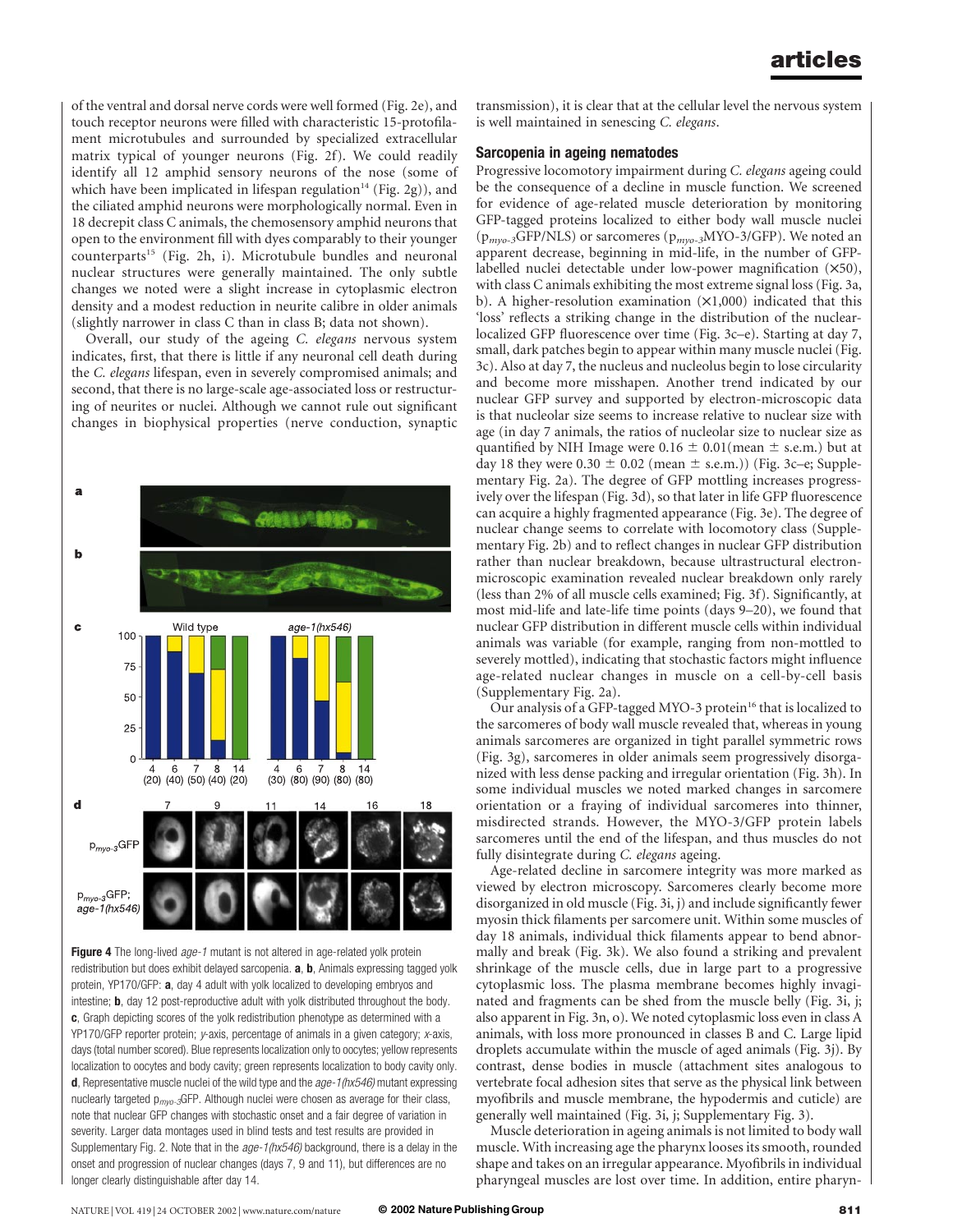geal muscle sectors can sporadically appear darkened and abnormal, a phenomenon that suggests a stochastic component to muscle degeneration (Fig. 3l, m).

Taken together, our results indicate that, like humans, ageing nematodes suffer from sarcopenia, the progressive loss of muscle mass and muscle function over time with mid-life onset.

## Stochastic origins of catastrophic events in other tissues

Electron-microscopic data indicate that many additional cell types (such as hypodermis and intestine), but not all (the kidney-like canal cell and some oocytes), exhibit age-related deterioration (see Supplementary Fig. 4). A decline in these cell types also seems to be stochastic, much as muscle decline does. Overall, our survey indicates that ageing affects different cell types at different rates in C. elegans and that stochastic events are factors in the age-related decline of multiple tissue types. It might be noteworthy that hypodermis and intestine often suffer random but extreme local crises, apparently associated with plasma membrane disruption, which might contribute to the death of the animal in advanced age (see Supplementary Information Discussion on causes of death in C. elegans and roles of cell death in ageing).

## Unregulated biosynthesis in post-reproductive C. elegans

Our GFP reporter/electron-microscopic analysis yielded several examples indicative of unregulated biosynthesis late in life. For example, we and others<sup>17</sup> have noted marked accumulation of lipid inclusions in intestine (Supplementary Figs 4c, d and 5b), muscle (Fig. 3j) and hypodermis (Supplementary Fig. 5c–e). We were also struck by a marked thickening of the C. elegans cuticle during ageing (Fig. 3n, o). Increases in cuticle thickness can reach 10-fold that in young adults in some locales, indicating that hypodermal cells continue collagen synthesis well into adulthood, even though ageing animals have passed larval developmental moulting periods. (The cuticle of old animals is quite wrinkled, which might reflect the weakening of hypodermis and/or muscle.) Electron-microscopic data also revealed the accumulation of body-wide electron-dense material similar to that previously identified as yolk protein<sup>18</sup>. We used immunoelectron microscopy to confirm that yolk protein YP170 was distributed in electron-dense lipid-like droplets and large dark accumulations throughout the body cavity in older animals (Supplementary Fig. 5f). In addition, we could discern age-related yolk redistribution with the reporter YP170/GFP. In young animals, YP170/GFP is found almost exclusively in the intestine (where it is synthesized) as well as in late-stage oocytes (which accumulate it) and embryos (Fig. 4a), but as animals enter the post-reproductive period, we found YP170/GFP throughout the body cavity of the animal (Fig. 4b). Thus, yolk protein production continues (at least initially) in the absence of oogenesis in postreproductive nematodes. Overall, the extensive accumulation of macromolecules, such as yolk proteins, cuticle proteins and lipid, suggest that in post-reproductive animals, a life-stage that has been subject to little (if any) natural selection pressure over time, biosynthesis/protein turnover is not tightly regulated like it is in developmental and reproductive phases.

## Longevity mutations delay onset of some biomarkers of ageing

Having identified several potential biomarkers associated with ageing C. elegans tissues, we initiated efforts to address the basic question of how mutations causing increased longevity affect tissuespecific aspects of ageing: do long-lived mutants exhibit delay, or suppression, of all biomarkers associated with ageing, or might only specific aspects of body/tissue decline be affected? To gain first insight into this question, we compared life-long expression of the two most consistent and markedly altered GFP reporter proteins that we identified, yolk protein YP170/GFP and the muscle nuclear reporter expressed from  $p_{mvo-3}$ GFP/NLS, in wild-type and age-1(hx546) mutant backgrounds. age-1 encodes a phosphatidylinositol-3-OH kinase (PI(3) kinase) that acts downstream in the DAF-2 insulin-like receptor signalling to influence lifespan<sup>19</sup>. age- $1(hx546)$  animals live 60–100% longer than wild type<sup>20</sup>. We categorized YP170/GFP distribution in ageing animals into three groups: fluorescence exclusively in eggs, fluorescence in eggs and body cavity, and fluorescence solely in the body cavity. When we compared wild-type and age-1 backgrounds, we could find no significant differences in either the time of onset or the apparent extent of body-wide yolk diffusion over time (Fig. 4c), indicating that age-1(hx546) animals experience extended lifespan despite the fact that yolk protein becomes widely distributed throughout the body at the start of the post-reproductive period, as occurs in ageing wild-type animals. Thus, not all phenotypes associated with ageing are altered by the increased longevity mutation age-1(hx546).

By contrast, when we examined changes in GFP distribution in muscle nuclei in the age-1(hx546) mutant background, we found that there was a significant delay in the onset and extent of nuclear GFP changes in comparison with wild-type animals (Fig. 4d). We reared  $p_{myo-3}GFP/NLS$  and age-1;  $p_{myo-3}GFP/NLS$  strains under identical conditions and collected photographs of every nucleus (to avoid sampling bias) from multiple nematodes from days 6 to 19. Representative nuclei are featured in Fig. 4d, but in view of the stochastic component to onset and extent of nuclear GFP redistribution we found it essential to compare large collections of nuclear photographs (Supplementary Figs 2a, c and d). Our analysis of more than 20 photographs for each time point indicated that at day 5 (young adulthood) there are no detectable differences between wild-type and *age-1* animals. By day 7, we see the onset of GFP patching in the wild type, but this is not evident in age-1 animals. At day 9, we can find patching in both populations of nuclei but patching is clearly more extensive in the wild-type background. Differences persist until day 14/16, after which we can no longer readily distinguish between wild-type and age-1 animals for this age-associated phenotype.

We conclude that  $age-1(hx546)$ , which enhances locomotory activity in ageing populations<sup>21</sup>, delays the onset of age-related muscle nuclear changes and suggest that the age-1 PI(3) kinase might exert its effects on healthspan and longevity in part by prolonging muscle integrity.

## A strong stochastic component for age-related decline

Our analysis of cellular changes in ageing C. elegans revealed several remarkable aspects of nematode senescence. Key findings are that stochastic factors make a significant contribution to senescent decline and that different cell types deteriorate at markedly different rates, with the nervous system being spared extensive cellular decline while muscle undergoes a profound and progressive deterioration with mid-life onset. We also report that the increased longevity mutation  $age-1(hx546)$  can delay the onset of some, but not all, cellular features of ageing.

One striking aspect of the biology of the ageing of C. elegans is the wide variability in both the time of onset and the rate of apparent deterioration within an isogenic population reared under uniform environmental conditions<sup>9,22</sup>. Although factors in the microenvironment or life histories of individuals (for example, the amount of time spent in food as opposed to near it) could profoundly affect ageing rates, we repeatedly observed a stochastic occurrence of cellular demise within the same cell types of individual animals. The marked variation in cellular decline is probably attributed to random damage or failures. In providing evidence for significant stochastic influences on both the overall senescent decline of the organism and the degeneration of individual cells within a single *C. elegans* (an organism in which there is virtually no genetic or developmental variation between animals), our data support a key premise of the 'disposable soma' theory of ageing, which postulates that damage caused by chance events is a major contributor to ageing soma<sup>23-25</sup>. Another premise of this theory is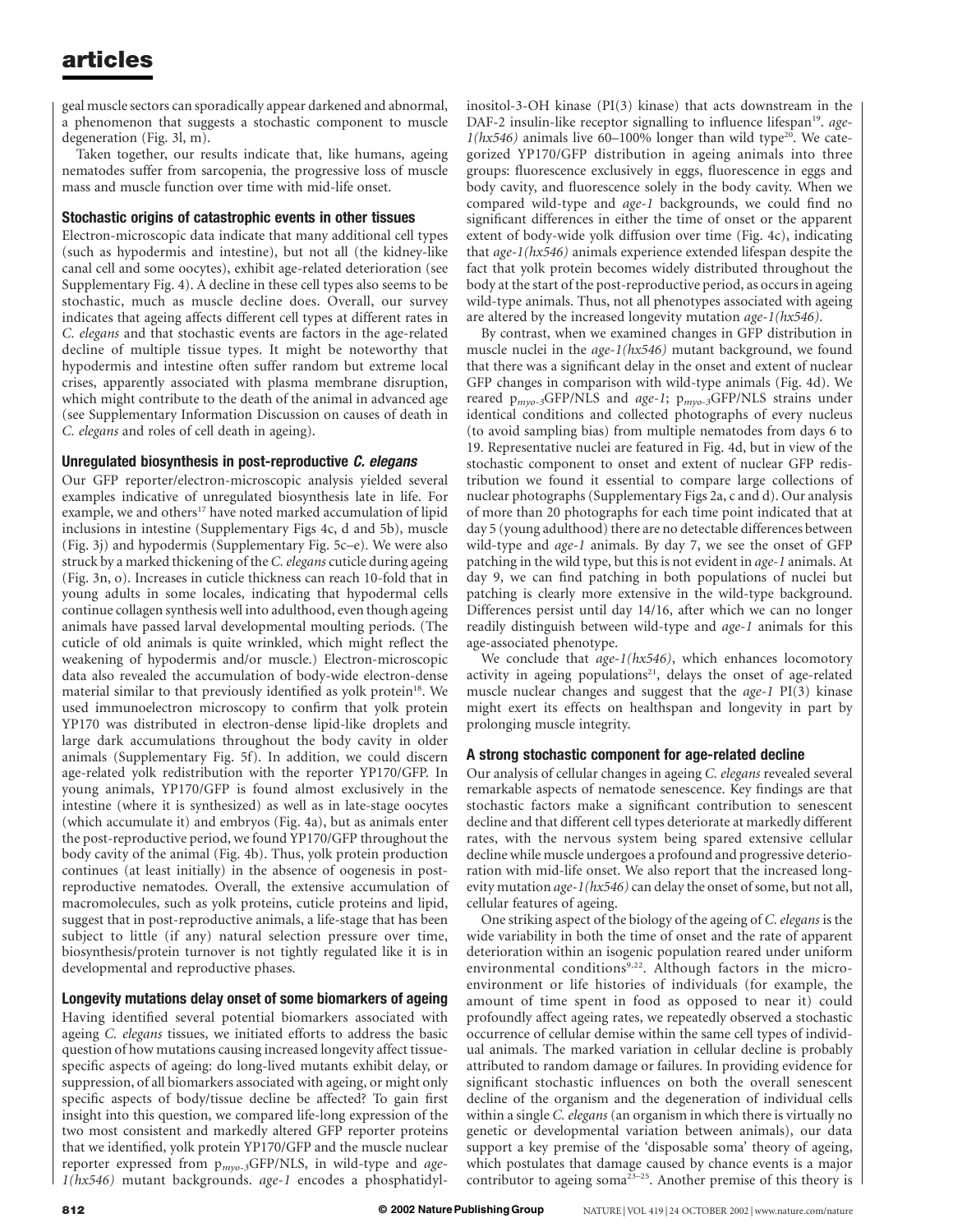that the genes that influence ageing and lifespan should primarily be involved in maintenance and repair of the soma23–25, and all characterized C. elegans increased-longevity mutations tested increase resistance to various stresses<sup>3,26</sup>. Given that stochastic contributions also affect ageing in other animals $27,28$ , we emphasize that an understanding of stochastic components will be required for a full description of ageing in both C. elegans and higher organ $i$ sms $^{27,29}$ .

#### Maintenance of nervous-system integrity in animal ageing

After scoring thousands of individual C. elegans neurons during ageing, we conclude that neurons maintain their structural integrity for the duration of the lifespan. At the cellular level, we find no evidence of cell loss or axon degeneration, even in animals with severely compromised mobility. Previous analyses of ageing in other nematodes also failed to note significant neuronal deterioration with age<sup>17</sup>. Similarly, neuronal counts in fly eye<sup>30</sup> and antenna<sup>31</sup> provided no evidence for neuronal loss as a significant component of Drosophila ageing. Recent investigations using stereological imaging for quantification have generally concluded there is little neuronal loss associated with normal ageing in specific human brain regions studied, challenging long-held notions about significant loss of mammalian brain neurons with age (reviewed in ref. 32). The basic maintenance of the cellular integrity of nervous systems might be a common feature of metazoan ageing, although given documented differences in neuronal integrity among various ageing rodent inbred strains<sup>33</sup>, it is clear that genetic factors can influence neuronal heath and function in aged animals.

Because extensive neuronal loss seems less of a significant factor in age-related cognitive and motor deficits in humans, experimental attention has turned to the evaluation of synaptic function in higher organisms. A higher-resolution examination of synaptic function in nematodes (including quantification of synaptic proteins in synapses, characterization of neuronal transcripts, and detailed ultrastructural analysis of synaptic integrity in specific behavioural classes over time) will be required to identify molecular and subcellular changes that accompany neuronal ageing in C. elegans. Similarly, detailed changes at the neuromuscular junction remain to be examined (see Supplementary Information Discussion).

## Like humans, C. elegans experience sarcopenia

C. elegans body wall muscle is considered to be analogous to human skeletal muscle in several respects<sup>34</sup>. In humans, loss of muscle mass is associated with a shrinkage in the sizes of the fused muscle cells, thought to be due to a decrease in the cytoplasmic volume of the cell<sup>35</sup>. Our electron-microscopic analysis provides clear evidence of cytoplasmic volume loss and a gross decrease in myofilament numbers in body wall muscle in aged animals. In rats, sarcomere integrity is progressively compromised with age such that the packing geometry of the sarcomere fibres is generally loosened, and fraying and loss of direction of individual muscle fibres occur<sup>36</sup>. Our analysis of both GFP-tagged myosin and electron micrographs in ageing nematodes provides clear evidence of the loosening of sarcomere geometry, the fraying of individual sarcomeres and the loss of direction of individual sarcomeres. Drosophila flight muscle also exhibits signs of age-related deterioration<sup>37</sup>; we therefore speculate that sarcopenia might emerge as another common feature in ageing metazoans.

## The age-1/PI(3) kinase influences sarcopenia

Disruption of the age-1/PI(3) kinase, a downstream signalling component in the DAF-2 insulin-like signalling pathway, delays the onset of GFP-reported nuclear deterioration in muscle and extends healthspan. Our work implicates age-1/PI(3) kinase as the first genetic factor influencing nematode sarcopenia and, by analogy, we suggest that PI(3) kinase is a candidate for a similar role in human sarcopenia. Interestingly, age-1(hx546) effects on the muscle

nuclei are first evident in mid-life, beginning near the post-reproductive transition. Our results reinforce the idea that mid-life events might have a significant impact on healthspan and longevity<sup>38</sup>. Also noteworthy is the recent finding that daf-2 (which encodes an insulin-like receptor that influences lifespan<sup>2</sup>) might normally influence the rate of ageing in several tissues<sup>39</sup>. Perhaps several components of the insulin-like pathway influence sarcopenia.

## How does tissue ageing relate to longevity?

Signals derived from specific tissues that affect the lifespan phenotype have been reported for insulin-like signalling<sup>40</sup> as well as for the C. elegans somatic gonad and germ line<sup>38,41</sup>. It is not yet clear how these signals influence tissue-specific aspects of ageing, such as muscle decline, nor is it known whether, or how, muscle decline influences longevity. Expression of age-1 in muscle alone in an otherwise age-1 mutant background cannot rescue the lifespan extension phenotype, but it can correct lipid metabolism defects<sup>40</sup>. We shall need to determine whether age-1 expressed solely in muscle rescues sarcopenia and to characterize how the various increased longevity mutants affect tissue-specific aspects of ageing to address the question of how the health of different tissues relates to the lifespan of the organism.

## Lack of gene regulation in post-reproductive life

Our analysis of the cell biology of C. elegans ageing revealed multiple lines of evidence indicating that gene expression and/or protein turnover is not coordinated with biological need during the postreproductive period of life. At the ultrastructural level, we confirmed extensive lipid, lipofuscin and yolk accumulation and we noted that the collagenous C. elegans cuticle markedly thickens in aged animals. In terms of cell-specific GFP reporters, we noted that all of the 12 reporters we examined remained detectable over the lifespan. Our observations raise the possibility that many genes expressed at the end of the reproductive period might continue to be expressed long into the lifespan. Because selective pressure is thought to decline progressively with age<sup>29</sup> and should be effectively non-existent on post-reproductive C. elegans, one might predict that biosynthesis might be poorly regulated during post-reproductive life so that a 'left-on' profile of gene expression could endure<sup>42</sup>. Consistent with this, no major changes in C. elegans proteins resolved on two-dimensional gels occur over time<sup>43</sup>. We speculate that non-regulated biosynthesis might contribute to the senescent decline of C. elegans by causing the continued production of irrelevant macromolecules. We note that for most LacZ-tagged markers examined in Drosophila, genes continue to be expressed into old age<sup>31,44</sup> (wg is an exception<sup>44</sup>). Possibly, the 'expression lefton' phenotype might be a general feature of ageing organisms released from selective pressures.

Even when some aspects of the 'expression left-on' phenotype are operative, increased-longevity mutant age-1(hx546) exhibits delayed decline in both locomotory activity and nuclear muscle changes. Thus, manipulation of only a subset of age-related phenotypes might suffice to provide significant adjustments to quality of life. Analysis of processes that affect ageing in specific tissues could therefore provide useful clues for combating some deleterious aspects of human ageing.  $\Box$ 

## Methods

#### Strains and media

All nematodes were maintained at 20 $^{\circ}$ C as described<sup>45</sup>. Strains used were: IM175 unc-119/ GFP (W. Wadsworth, unpublished observations); ZB154 zdIs5 p<sub>mec-4</sub>GFP (S. Clark, unpublished observations); NW1099 evIs b2a [Punc-129/GFP pM1186(dpy-20(+)]<sup>13</sup>; PD4251 ccIs4251 (Pmyo-3GFP, dpy-20 (+)); RW1596 myo-3(st386); Pmyo-3GFP, rol-6(su1006)16; DH1033 bIs1 [YP170/GFP, rol-6(su1006)]; sqt-1(sc103); IAO19 (Pcol-12/GFP, rol-6(su1006)); EG1653 oxIs22 (Punc-49/GFP; lin-15(þ)); rhIs2 pat-3/GFP; TJ1052 age- $1(hx546)$  II; BE13 sqt-1(sc13) II; and N2. Double-mutant strains were constructed by standard genetic approaches;  $sqt-1$  was used as a linked marker to track  $age-1(hx546)$  in crosses; longevity phenotype was confirmed.